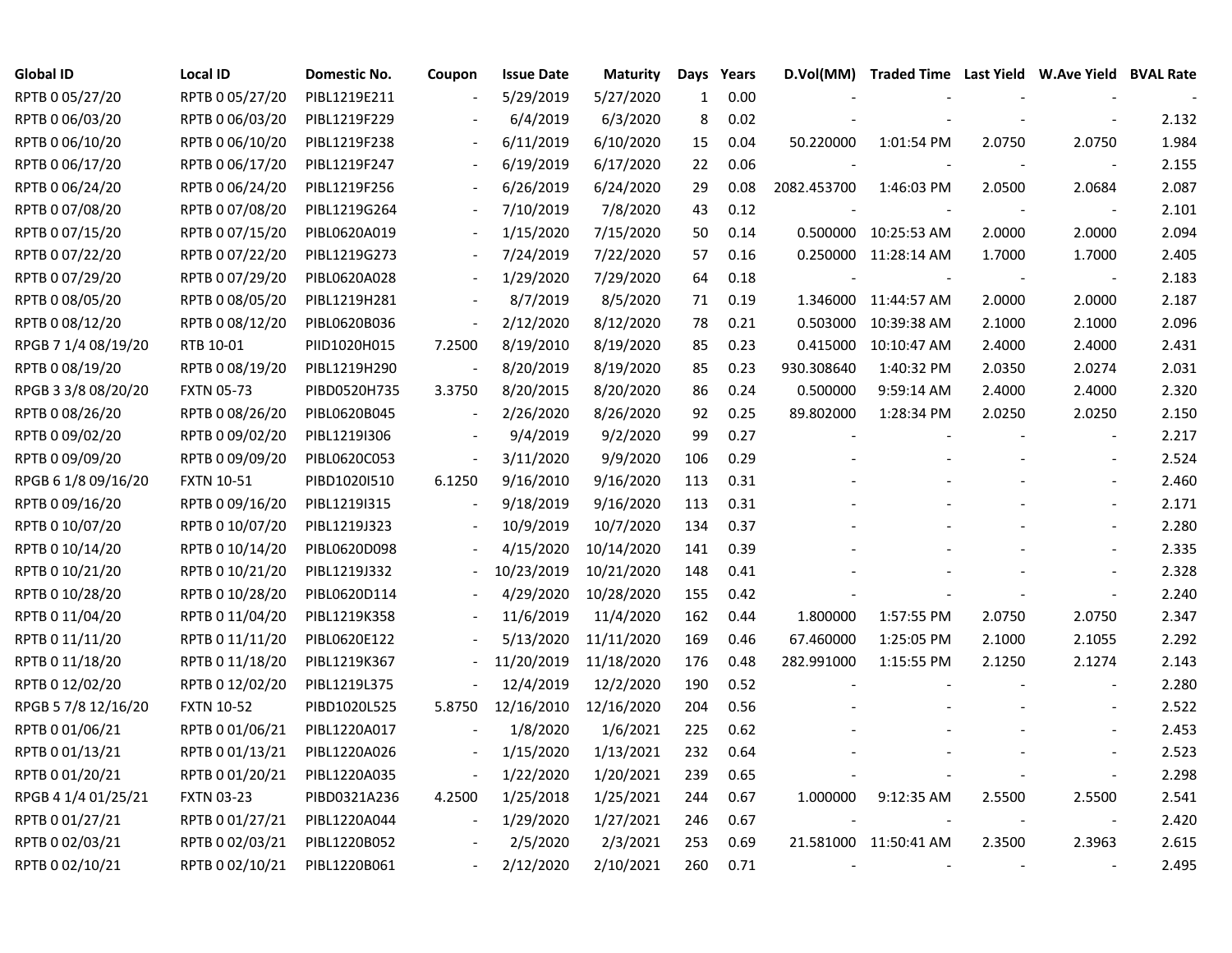| Global ID            | Local ID          | Domestic No. | Coupon                   | <b>Issue Date</b> | <b>Maturity</b>  |     | Days Years |                          | D.Vol(MM) Traded Time Last Yield W.Ave Yield BVAL Rate |        |                          |       |
|----------------------|-------------------|--------------|--------------------------|-------------------|------------------|-----|------------|--------------------------|--------------------------------------------------------|--------|--------------------------|-------|
| RPTB 0 02/17/21      | RPTB 0 02/17/21   | PIBL1220B070 |                          | 2/19/2020         | 2/17/2021        | 267 | 0.73       |                          |                                                        |        |                          | 2.532 |
| RPTB 0 02/24/21      | RPTB 0 02/24/21   | PIBL1220B089 |                          | 2/26/2020         | 2/24/2021        | 274 | 0.75       |                          |                                                        |        |                          | 2.572 |
| RPGB 7 3/8 03/03/21  | RTB 10-02         | PIID1021C027 | 7.3750                   | 3/3/2011          | 3/3/2021         | 281 | 0.77       |                          | 4.000000 11:07:43 AM                                   | 2.5500 | 2.5500                   | 2.536 |
| RPTB 0 03/03/21      | RPTB 0 03/03/21   | PIBL1220C097 | $\sim$                   | 3/4/2020          | 3/3/2021         | 281 | 0.77       |                          |                                                        |        | $\overline{\phantom{a}}$ | 2.536 |
| RPTB 0 03/10/21      | RPTB 0 03/10/21   | PIBL1220C104 | $\blacksquare$           | 3/11/2020         | 3/10/2021        | 288 | 0.79       |                          |                                                        |        | $\overline{\phantom{a}}$ | 2.549 |
| RPTB 0 03/17/21      | RPTB 0 03/17/21   | PIBL1220C113 | $\blacksquare$           | 3/18/2020         | 3/17/2021        | 295 | 0.81       | 22.910000                | 1:34:08 PM                                             | 2.3750 | 2.5705                   | 2.675 |
| RPGB 3 1/2 03/20/21  | <b>FXTN 07-57</b> | PIBD0721C574 | 3.5000                   | 3/20/2014         | 3/20/2021        | 298 | 0.82       | 9.000000                 | 1:06:53 PM                                             | 2.6000 | 2.6000                   | 2.596 |
| RPTB 0 04/07/21      | RPTB 0 04/07/21   | PIBL1220D149 |                          | 4/8/2020          | 4/7/2021         | 316 | 0.87       |                          |                                                        |        | $\overline{\phantom{a}}$ | 2.715 |
| RPTB 0 04/14/21      | RPTB 0 04/14/21   | PIBL1220D158 | $\overline{\phantom{a}}$ | 4/15/2020         | 4/14/2021        | 323 | 0.88       |                          | 2.540000 11:04:48 AM                                   | 2.5000 | 2.5000                   | 2.559 |
| RPTB 0 04/21/21      | RPTB 0 04/21/21   | PIBL1220D167 | $\overline{\phantom{a}}$ | 4/22/2020         | 4/21/2021        | 330 | 0.90       |                          | 10.000000 11:59:16 AM                                  | 2.5250 | 2.5250                   | 2.575 |
| RPGB 6 1/2 04/28/21  | <b>FXTN 10-53</b> | PIBD1021D531 | 6.5000                   | 4/28/2011         | 4/28/2021        | 337 | 0.92       | $\overline{\phantom{a}}$ |                                                        |        | $\overline{\phantom{a}}$ | 2.618 |
| RPTB 0 04/28/21      | RPTB 0 04/28/21   | PIBL1220D176 | $\blacksquare$           | 4/29/2020         | 4/28/2021        | 337 | 0.92       |                          | 550.000000 11:09:44 AM                                 | 2.5000 | 2.5636                   | 2.557 |
| RPTB 0 05/05/21      | RPTB 0 05/05/21   | PIBL1220E184 |                          | 5/6/2020          | 5/5/2021         | 344 | 0.94       | 510.400000               | 1:12:04 PM                                             | 2.5000 | 2.5696                   | 2.605 |
| RPTB 0 05/12/21      | RPTB 0 05/12/21   | PIBL1220E193 | $\overline{\phantom{a}}$ | 5/13/2020         | 5/12/2021        | 351 | 0.96       | 121.498000               | 11:58:43 AM                                            | 2.5750 | 2.5532                   | 2.556 |
| RPTB 0 05/19/21      | RPTB 0 05/19/21   | PIBL1220E200 | $\overline{\phantom{a}}$ | 5/20/2020         | 5/19/2021        | 358 | 0.98       | 643.145000               | 1:46:14 PM                                             | 2.5850 | 2.5876                   | 2.597 |
| RPGB 4 7/8 06/13/21  | RTB 03-09         | PIID0321F092 | 4.8750                   | 6/13/2018         | 6/13/2021        | 383 | 1.05       | 451.500000               | 1:54:09 PM                                             | 2.5550 | 2.5869                   | 2.610 |
| RPGB 5 3/4 10/20/21  | RTB 10-03         | PIID1021J039 | 5.7500                   | 10/20/2011        | 10/20/2021       | 512 | 1.40       |                          |                                                        |        |                          | 2.630 |
| RPGB 5 3/4 11/24/21  | <b>FXTN 10-55</b> | PIBD1021K551 | 5.7500                   | 11/24/2011        | 11/24/2021       | 547 | 1.50       |                          |                                                        |        | $\overline{\phantom{a}}$ | 2.647 |
| RPGB 6 3/8 01/19/22  | <b>FXTN 10-54</b> | PIBD1022G545 | 6.3750                   | 7/19/2011         | 1/19/2022        | 603 | 1.65       | 1.200000                 | 1:22:08 PM                                             | 2.6250 | 2.6250                   | 2.689 |
| RPGB 4 01/26/22      | <b>FXTN 05-74</b> | PIBD0522A747 | 4.0000                   | 1/26/2017         | 1/26/2022        | 610 | 1.67       | 1201.700000              | 1:34:16 PM                                             | 2.6250 | 2.6425                   | 2.640 |
| RPGB 15 03/14/22     | <b>FXTN 20-02</b> | PIBD2022C021 | 15.0000                  | 3/14/2002         | 3/14/2022        | 657 | 1.80       |                          |                                                        |        | $\overline{\phantom{a}}$ | 2.672 |
| RPGB 4 3/4 07/04/22  | <b>FXTN 03-24</b> | PIBD0322G247 | 4.7500                   | 7/4/2019          | 7/4/2022         | 769 | 2.11       | 407.990000               | 1:57:10 PM                                             | 2.6300 | 2.6339                   | 2.632 |
| RPGB 4 7/8 08/02/22  | <b>FXTN 10-56</b> | PIBD1022H562 | 4.8750                   | 8/2/2012          | 8/2/2022         | 798 | 2.19       |                          |                                                        |        | $\overline{\phantom{a}}$ | 2.700 |
| RPGB 4 3/4 09/13/22  | <b>FXTN 10-57</b> | PIBD1022I570 | 4.7500                   | 9/13/2012         | 9/13/2022        | 840 | 2.30       |                          |                                                        |        | $\blacksquare$           | 2.714 |
| RPGB 12 3/4 10/17/22 | <b>FXTN 20-03</b> | PIBD2022J033 | 12.7500                  | 10/17/2002        | 10/17/2022       | 874 | 2.39       |                          |                                                        |        | $\blacksquare$           | 2.720 |
| RPGB 4 5/8 12/04/22  | RTB 05-11         | PIID0522L114 | 4.6250                   | 12/4/2017         | 12/4/2022        | 922 | 2.52       | 1223.100000 11:40:10 AM  |                                                        | 2.6750 | 2.6651                   | 2.682 |
| RPGB 4 12/06/22      | <b>FXTN 10-58</b> | PIBD1022L585 | 4.0000                   | 12/6/2012         | 12/6/2022        | 924 | 2.53       |                          |                                                        |        | $\sim$                   | 2.731 |
| RPGB 4 3/8 02/11/23  | RTB 03-10         | PIID0323B101 | 4.3750                   | 2/11/2020         | 2/11/2023        | 991 | 2.71       | 266.220000               | 1:53:21 PM                                             | 2.6750 | 2.6676                   | 2.662 |
| RPGB 13 02/20/23     | <b>FXTN 20-04</b> | PIBD2023B048 | 13.0000                  | 2/20/2003         | 2/20/2023 1,000  |     | 2.74       |                          |                                                        |        |                          | 2.744 |
| RPGB 5 1/2 03/08/23  | <b>FXTN 05-75</b> | PIBD0523C752 | 5.5000                   | 3/8/2018          | 3/8/2023 1,016   |     | 2.78       | 0.100000                 | 1:35:49 PM                                             | 2.7000 | 2.7000                   | 2.747 |
| RPGB 3 1/2 04/21/23  | <b>FXTN 07-58</b> | PIBD0723D588 | 3.5000                   | 4/21/2016         | 4/21/2023 1,060  |     | 2.90       | 2.000000                 | 9:54:46 AM                                             | 2.8250 | 2.8250                   | 2.788 |
| RPGB 11 7/8 05/29/23 | <b>FXTN 20-05</b> | PIBD2023E054 | 11.8750                  | 5/29/2003         | 5/29/2023 1,098  |     | 3.01       |                          |                                                        |        | $\overline{\phantom{a}}$ | 2.762 |
| RPGB 3 1/4 08/15/23  | RTB 10-04         | PIID1023H046 | 3.2500                   | 8/15/2013         | 8/15/2023 1,176  |     | 3.22       |                          | 17.910000 10:53:22 AM                                  | 3.1200 | 3.1423                   | 3.054 |
| RPGB 11 3/8 10/23/23 | <b>FXTN 20-06</b> | PIBD2023J068 | 11.3750                  | 10/23/2003        | 10/23/2023 1,245 |     | 3.41       |                          |                                                        |        |                          | 2.780 |
| RPGB 6 1/4 03/12/24  | RTB 05-12         | PIID0524C129 | 6.2500                   | 3/12/2019         | 3/12/2024 1,386  |     | 3.80       | 609.000000               | 1:58:56 PM                                             | 2.6500 | 2.6883                   | 2.654 |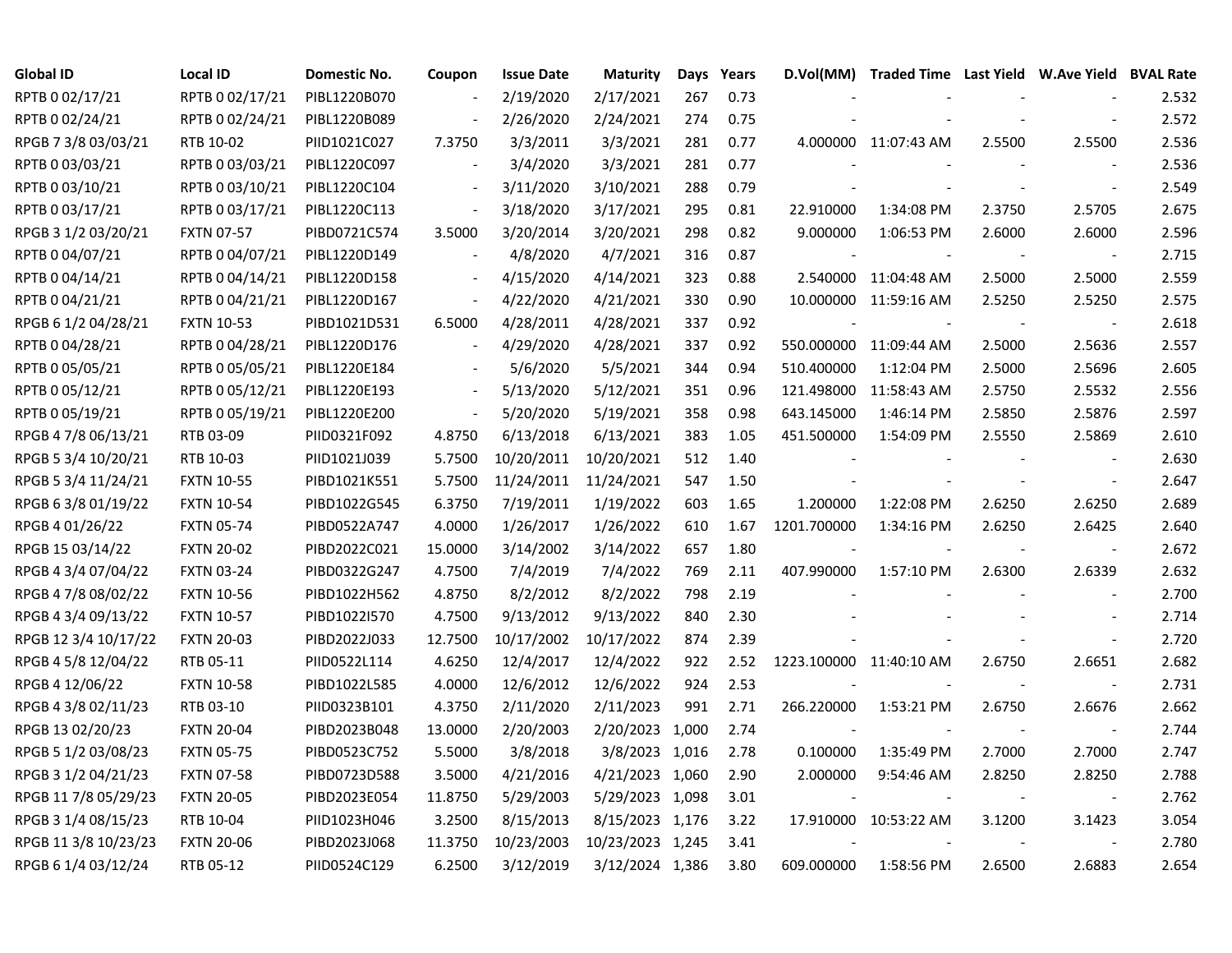| <b>Global ID</b>     | <b>Local ID</b>   | Domestic No. | Coupon  | <b>Issue Date</b> | <b>Maturity</b>        | Days | Years | D.Vol(MM)               |                        |        | Traded Time Last Yield W.Ave Yield BVAL Rate |       |
|----------------------|-------------------|--------------|---------|-------------------|------------------------|------|-------|-------------------------|------------------------|--------|----------------------------------------------|-------|
| RPGB 4 1/2 04/20/24  | <b>FXTN 07-59</b> | PIBD0724D595 | 4.5000  | 4/20/2017         | 4/20/2024 1,425        |      | 3.90  |                         |                        |        |                                              | 2.820 |
| RPGB 12 3/8 06/03/24 | <b>FXTN 20-07</b> | PIBD2024F075 | 12.3750 | 6/3/2004          | 6/3/2024 1,469         |      | 4.02  |                         |                        |        |                                              | 2.806 |
| RPGB 12 7/8 08/05/24 | <b>FXTN 20-08</b> | PIBD2024H086 | 12.8750 | 8/5/2004          | 8/5/2024 1,532         |      | 4.19  |                         |                        |        |                                              | 2.814 |
| RPGB 4 1/8 08/20/24  | <b>FXTN 10-59</b> | PIBD1024H595 | 4.1250  | 8/20/2014         | 8/20/2024 1,547        |      | 4.24  |                         |                        |        |                                              | 2.916 |
| RPGB 4 1/4 10/17/24  | <b>FXTN 05-76</b> | PIBD0524J762 | 4.2500  | 10/17/2019        | 10/17/2024 1,605       |      | 4.39  |                         | 54.010000 10:06:27 AM  | 2.7400 | 2.7463                                       | 2.740 |
| RPGB 13 3/4 11/11/24 | <b>FXTN 20-09</b> | PIBD2024K091 | 13.7500 | 11/11/2004        | 11/11/2024 1,630       |      | 4.46  |                         |                        |        | $\overline{\phantom{a}}$                     | 2.826 |
| RPGB 5 3/4 04/12/25  | FXTN 07-61        | PIBD0725D618 | 5.7500  | 4/12/2018         | 4/12/2025 1,782        |      | 4.88  | 623.433000              | 1:55:44 PM             | 2.7000 | 2.7386                                       | 2.747 |
| RPGB 12 1/8 04/14/25 | <b>FXTN 20-10</b> | PIBD2025D103 | 12.1250 | 4/14/2005         | 4/14/2025 1,784        |      | 4.88  |                         |                        |        | $\overline{\phantom{a}}$                     | 2.844 |
| RPGB 3 5/8 09/09/25  | <b>FXTN 10-60</b> | PIBD1025I608 | 3.6250  | 9/9/2015          | 9/9/2025 1,932         |      | 5.29  |                         | 203.500000 10:54:22 AM | 2.9050 | 2.9527                                       | 2.952 |
| RPGB 12 1/8 10/20/25 | <b>FXTN 20-11</b> | PIBD2025J116 | 12.1250 | 10/20/2005        | 10/20/2025 1,973       |      | 5.40  |                         |                        |        | $\overline{\phantom{a}}$                     | 2.875 |
| RPGB 18 1/4 11/29/25 | <b>FXTN 25-01</b> | PIBD2525K015 | 18.2500 | 11/29/2000        | 11/29/2025 2,013       |      | 5.51  |                         |                        |        | $\overline{\phantom{a}}$                     | 2.882 |
| RPGB 10 1/4 01/19/26 | <b>FXTN 20-12</b> | PIBD2026A122 | 10.2500 | 1/19/2006         | 1/19/2026 2,064        |      | 5.65  |                         |                        |        | $\blacksquare$                               | 2.890 |
| RPGB 6 1/4 02/14/26  | <b>FXTN 07-62</b> | PIBD0726B627 | 6.2500  | 2/14/2019         | 2/14/2026 2,090        |      | 5.72  | 4459.262000             | 1:56:16 PM             | 2.7250 | 2.7593                                       | 2.738 |
| RPGB 3 1/2 09/20/26  | RTB 10-05         | PIID1026I057 | 3.5000  | 9/20/2016         | 9/20/2026 2,308        |      | 6.32  |                         | 8.650000 10:22:49 AM   | 3.5700 | 3.5295                                       | 3.500 |
| RPGB 6 1/4 10/20/26  | RTB 15-01         | PIID1526J019 | 6.2500  | 10/20/2011        | 10/20/2026 2,338       |      | 6.40  |                         |                        |        |                                              | 2.946 |
| RPGB 8 12/07/26      | <b>FXTN 20-13</b> | PIBD2026L139 | 8.0000  | 12/7/2006         | 12/7/2026 2,386        |      | 6.53  |                         |                        |        |                                              | 2.959 |
| RPGB 5 3/8 03/01/27  | RTB 15-02         | PIID1527C023 | 5.3750  | 3/1/2012          | 3/1/2027 2,470         |      | 6.76  |                         |                        |        |                                              | 3.008 |
| RPGB 4 3/4 05/04/27  | <b>FXTN 10-61</b> | PIBD1027E617 | 4.7500  | 5/4/2017          | 5/4/2027 2,534         |      | 6.94  |                         |                        |        |                                              | 3.055 |
| RPGB 8 5/8 09/06/27  | <b>FXTN 20-14</b> | PIBD2027I140 | 8.6250  | 9/6/2007          | 9/6/2027 2,659         |      | 7.28  |                         |                        |        | $\overline{\phantom{a}}$                     | 3.046 |
| RPGB 6 1/4 03/22/28  | <b>FXTN 10-63</b> | PIBD1028C635 | 6.2500  | 3/22/2018         | 3/22/2028 2,857        |      | 7.82  | 6621.090000             | 1:55:20 PM             | 3.0850 | 3.1959                                       | 3.105 |
| RPGB 9 1/2 12/04/28  | <b>FXTN 20-15</b> | PIBD2028L151 | 9.5000  | 12/4/2008         | 12/4/2028 3,114        |      | 8.53  |                         |                        |        | $\blacksquare$                               | 3.138 |
| RPGB 6 7/8 01/10/29  | <b>FXTN 10-64</b> | PIBD1029A644 | 6.8750  | 1/10/2019         | 1/10/2029 3,151        |      | 8.63  | 4350.700000             | 1:33:45 PM             | 3.0850 | 3.0956                                       | 3.093 |
| RPGB 8 3/4 05/27/30  | <b>FXTN 20-16</b> | PIBD2030E166 | 8.7500  | 5/27/2010         | 5/27/2030 3,653 10.00  |      |       |                         |                        |        | $\overline{\phantom{a}}$                     | 3.246 |
| RPGB 12 1/2 07/28/30 | <b>FXTN 25-02</b> | PIBD2530G029 | 12.5000 | 7/28/2005         | 7/28/2030 3,715 10.17  |      |       |                         |                        |        | $\blacksquare$                               | 3.238 |
| RPGB 11 1/4 01/26/31 | <b>FXTN 25-03</b> | PIBD2531A032 | 11.2500 | 1/26/2006         | 1/26/2031 3,897 10.67  |      |       |                         |                        |        | $\overline{\phantom{a}}$                     | 3.266 |
| RPGB 8 07/19/31      | <b>FXTN 20-17</b> | PIBD2031G171 | 8.0000  | 7/19/2011         | 7/19/2031 4,071 11.15  |      |       | 710.000000              | 1:54:41 PM             | 3.2200 | 3.2470                                       | 3.232 |
| RPGB 9 3/8 10/05/31  | <b>FXTN 25-04</b> | PIBD2531J042 | 9.3750  | 10/5/2006         | 10/5/2031 4,149 11.36  |      |       |                         |                        |        | $\overline{\phantom{a}}$                     | 3.321 |
| RPGB 5 7/8 02/02/32  | <b>FXTN 20-18</b> | PIBD2032B183 | 5.8750  | 2/2/2012          | 2/2/2032 4,269 11.69   |      |       | 1000.000000 10:29:17 AM |                        | 3.4030 | 3.4030                                       | 3.403 |
| RPGB 5 7/8 03/01/32  | RTB 20-01         | PIID2032C014 | 5.8750  | 3/1/2012          | 3/1/2032 4,297 11.77   |      |       |                         | 3.090000 11:39:32 AM   | 3.8950 | 3.8950                                       | 3.408 |
| RPGB 5 3/4 09/27/32  | <b>FXTN 20-19</b> | PIBD2032I195 | 5.7500  | 9/27/2012         | 9/27/2032 4,507 12.34  |      |       |                         |                        |        | $\overline{\phantom{a}}$                     | 3.432 |
| RPGB 8 1/2 11/29/32  | <b>FXTN 25-05</b> | PIBD2532K057 | 8.5000  | 11/29/2007        | 11/29/2032 4,570 12.51 |      |       |                         |                        |        | $\overline{\phantom{a}}$                     | 3.468 |
| RPGB 3 5/8 03/21/33  | <b>FXTN 20-20</b> | PIBD2033C206 | 3.6250  | 3/21/2013         | 3/21/2033 4,682 12.82  |      |       | 190.700000              | 1:01:18 PM             | 4.0000 | 3.9528                                       | 3.950 |
| RPGB 9 1/4 11/05/34  | <b>FXTN 25-06</b> | PIBD2534K062 | 9.2500  | 11/5/2009         | 11/5/2034 5,276 14.45  |      |       |                         |                        |        |                                              | 3.720 |
| RPGB 8 09/30/35      | <b>FXTN 25-07</b> | PIBD2535I071 | 8.0000  | 9/30/2010         | 9/30/2035 5,605 15.35  |      |       |                         |                        |        | $\overline{\phantom{a}}$                     | 3.832 |
| RPGB 8 1/8 12/16/35  | <b>FXTN 25-08</b> | PIBD2535L086 | 8.1250  | 12/16/2010        | 12/16/2035 5,682 15.56 |      |       | 10.000000               | 1:22:19 PM             | 4.1250 | 4.1250                                       | 4.243 |